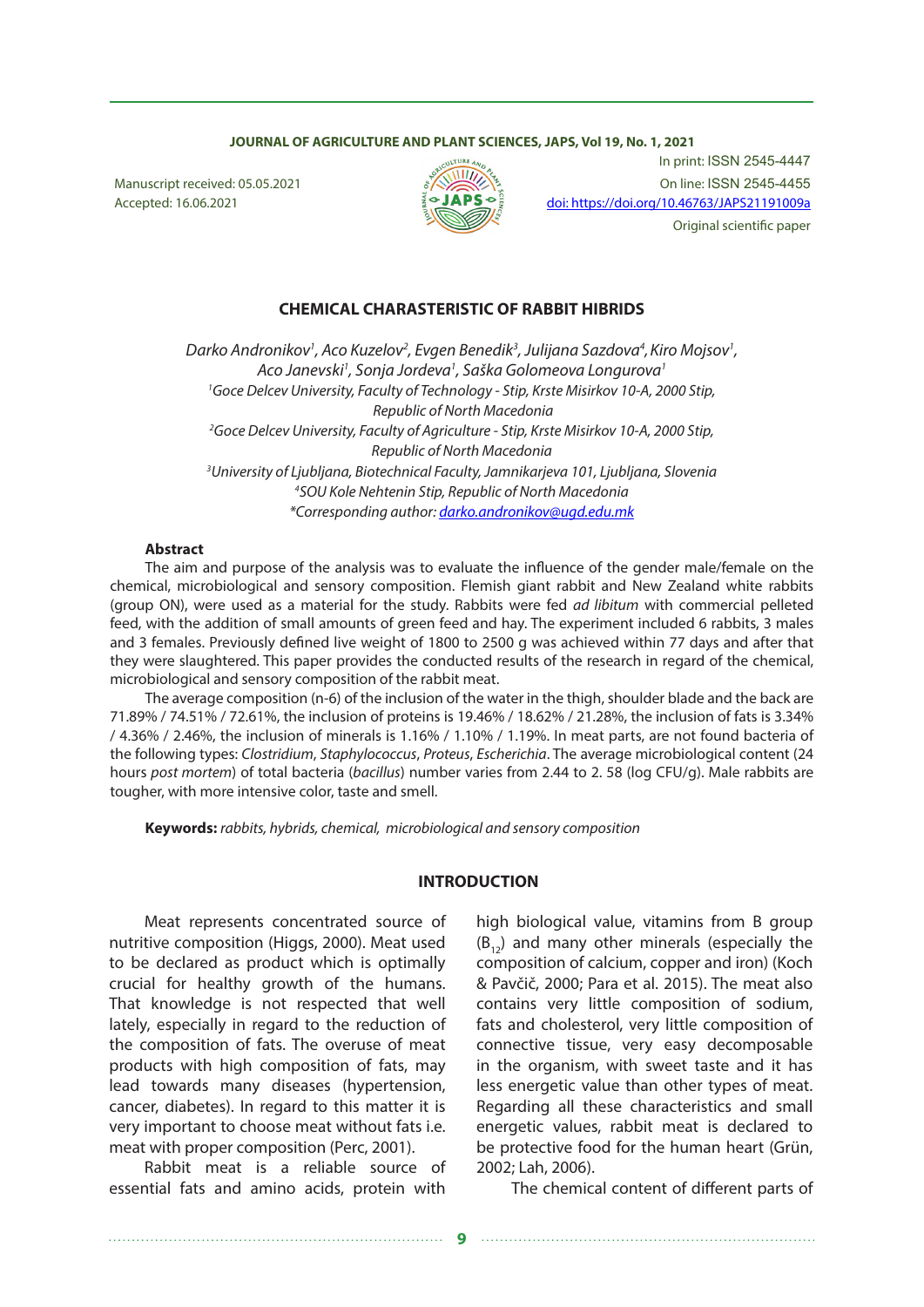the meat depends on the gender, age, genotype and the type of the meat. This is the reason why there are many deviations between the data from different authors for the chemical content of different types of meat. One of the factors that influence the content and deposition of the fats is the gender. Males grow more intensively and gain more weight in opposition to the females (Andronikov et al. 2019). Due to this fact the meat from the females contains more fat than the male meat (Suchý, 2002). As a result of rabbits being slaughtered very young, before they reach puberty, there are not many significant statistical differences between the genders. For differences to be determined, 15 chemical, microbiological and sensory features of different parts of the rabbit`s body.

Six rabbit's hybrids (3 male and 3 female), that is, crossed units from the so-called Belgium oriash and New Zealand's white rabbits (ON) fed ad libitum with industrially pelleted food (containing alfalfa, barley, corn, wheat, soy, granules sunflower premixes, salt, vitamins and minerals) were the research material for our study (Andronikov et al. 2019).

The rabbits reached the defined weight from 1800 to 2500 g in 77 days kept in separate wire cages. 24 hours before slaughter, their feeding was stopped. Slaughtering and primary processing of rabbits was performed in the usual way. The slaughter was done after the veterinary examination and looting. 24 post mortem cool carcasses were cut in basic pieces and measured on an electronic scale, there in each organ individually, and then cut to the front, the middle and the back part (Bivolarski et al. 2011).

## *Сhemical analyses*

Total nitrogen (TN) was determined according to the Kjeldahl method. Moisture content was determined by drying at 103  $\pm$ 2°C to constant mass. The intramuscular fat content was determined according to AOAC International method, with petroleum ether as solvent. Ash was determined by burning and combustion  $(4 - 5)$  h) at  $525 - 550$ °C [Ash of Meat, 1997]. Content of sodium chloride was determined by ISO 1841-1/1999. Content of nitrite were determined by ISO 2918- 1/1999.

weeks of age have to pass (105 days) (Hernández & Lozano, 2001).

Because of the vast necessity of rabbit`s meat in the world, we can expect more expansion of the production of this meat (Skandro et al. 2008). Unfortunately, in Republic of North Macedonia the breeding of rabbits is not developed yet and they are bred on more intensive way and there is no tradition of the consummation of the meat as it is the case in Western Europe where there are immense farms for breeding rabbits and there is a tradition of the meat consuming.

However, the aim of this research is to point out how the gender influences the

# **MATERIAL AND METHODS**

## *Microbiological analysis*

Following bacteria were determined: Total bacteria (bacillus) number – ISO 4833/2003. Sown on nutrient agar to 37°С during 24 hours. Staphylococcus ISO 6888-1/1999. Sown on ETGP agar (barit parker agar) after termostating on 37°С during 24 hours. Enterobacteriaceae ISO 21528- 1/2004; ISO 21528-2/2009. Escherichia coli are sown on lactose bujon and brilliant green, thermostated on 37°С during 24–48 hours. Clostridium sown on sulfite agar, thermostated on 37°С during 24–48 hours. Data were transformed into log10 CFU/g before comparison of means. The results were statistically processed using mathematical program Microsoft ЕXЕL АNOVA (single factor) 2009/2013.

## *Sensory examination*

The sensory analysis was done by five experienced specialists. The meat of the thigh of a rabbit was previously cut into cubes. Thus, prepared meat was placed separately in pots and thermally treated at a temperature of 72 to 85º C (cooking) without the addition of salt and spices. The analyzed sensory characteristics of the meat were the following: color, after-taste of rabbit flavor, smell, mouth feeling, softness, juiciness. The sensory analysis was done by using a 9-level scale approved by VNIMP Moscow.

Statistical analyses were made by using the statistical software SPSS ver. 21 (SPSS Inc, Chicago, IL, 2012).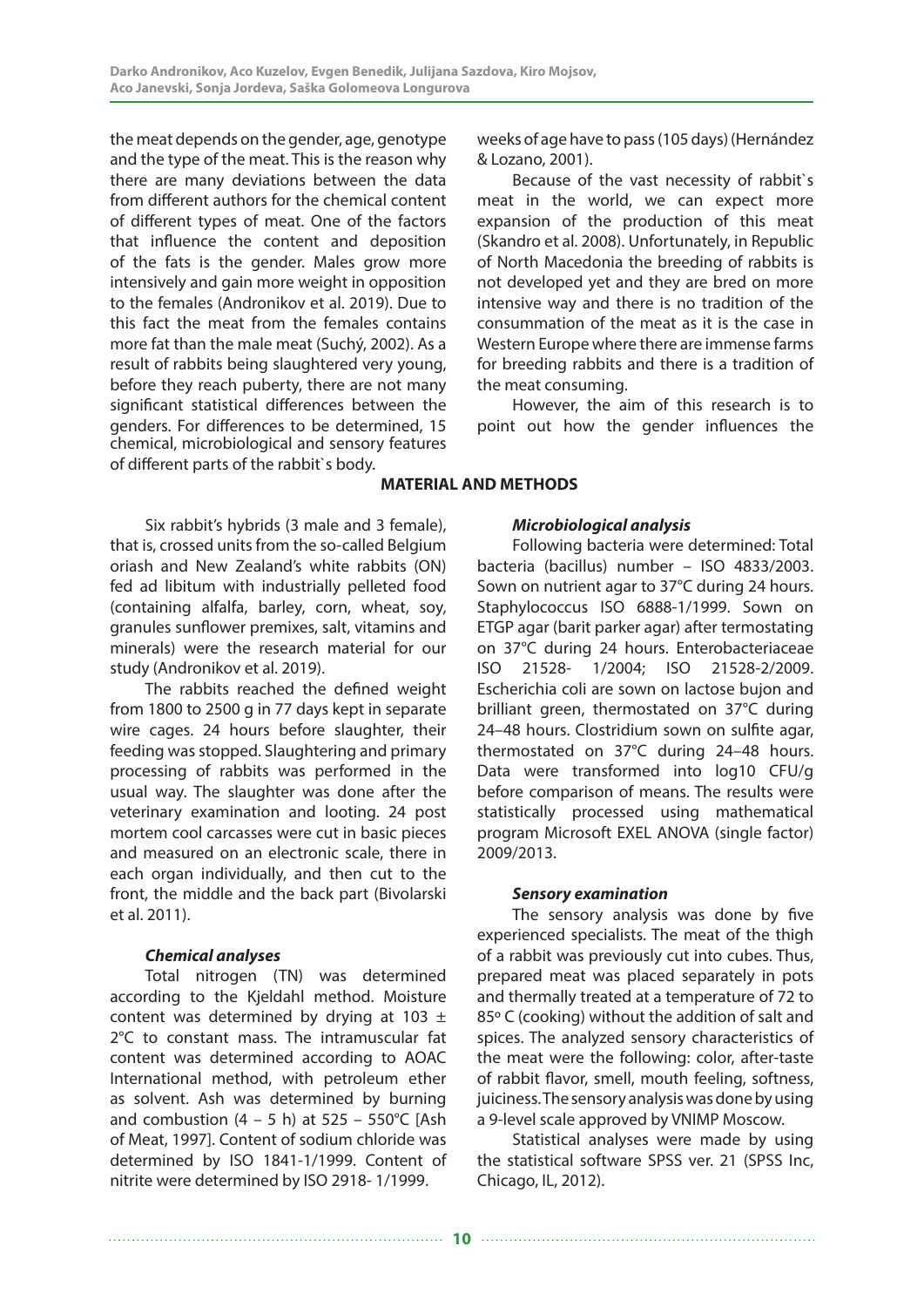#### **RESULTS AND DISCUSSION**

From table 1 we can notice that the average composition of water on the back of male rabbits is 73.06% and of females is 72.17%. The average content of water on the back with all rabbits is 72.61%.

The composition of the water on the shoulder of the male rabbits is 75.83% and

of the female is 73.20%. The average content of water on the shoulder with all co rabbits is 74.51%.

The composition of the water in the thighs of the males is 71.92% and in females is 71.87%. The average content of water in the thighs with all rabbits is 71.89%.

Table 1. Chemical composition (%) in three parts (back, shoulder and thigh) of male and female rabbits

| Chemical composition (%) |                         |                                                   |                                     |                  |                 |  |
|--------------------------|-------------------------|---------------------------------------------------|-------------------------------------|------------------|-----------------|--|
|                          |                         | <b>Back</b>                                       |                                     |                  |                 |  |
| Group                    |                         | Water                                             | Fat                                 | Proteins         | <b>Minerals</b> |  |
| <b>BS</b>                | <b>ON</b>               | 72.61±0.77                                        | $3.34 \pm 0.52$                     | 19.46±0.90       | $1.19 \pm 0.05$ |  |
| $(n-6)$                  |                         |                                                   |                                     |                  |                 |  |
| Male $(n-3)$             | <b>ON</b><br>73.06±0.54 |                                                   | $3.04 \pm 0.18$<br>$20.25 \pm 0.46$ |                  | $1.20 \pm 0.03$ |  |
| Female (n-3)             | <b>ON</b><br>72.17±0.75 |                                                   | $3.64 \pm 0.59$                     | $18.68 \pm 0.21$ | $1.17 \pm 0.07$ |  |
|                          |                         | Shoulder                                          |                                     |                  |                 |  |
|                          | Group                   | Water                                             | Fat                                 | Proteins         | <b>Minerals</b> |  |
| <b>BS</b>                | <b>ON</b>               | 74.51±1.51                                        | $4.36 \pm 0.25$                     | $18.62 \pm 0.33$ | $1.10 \pm 0.05$ |  |
| $(n-6)$                  |                         |                                                   |                                     |                  |                 |  |
| Male $(n-3)$             | <b>ON</b>               | 75.83±0.40                                        | $4.24 \pm 0.08$                     | $18.55 \pm 0.43$ | $1.11 \pm 0.06$ |  |
| Female (n-3)             | <b>ON</b>               | 73.20±0.73                                        | $4.49 \pm 0.31$                     | 18.70±0.23       | $1.10 \pm 0.04$ |  |
|                          |                         | Thigh                                             |                                     |                  |                 |  |
|                          | Group                   | Water                                             | Fat                                 | Proteins         | <b>Minerals</b> |  |
| <b>BS</b>                | <b>ON</b>               | 71.89±0.60                                        | $2.46 \pm 0.25$                     | 21.28±0.61       | $1.16 \pm 0.04$ |  |
| $(n-6)$                  |                         |                                                   |                                     |                  |                 |  |
| Male $(n-3)$             | <b>ON</b>               | 71.92±0.79<br>$2.42 \pm 0.15$<br>$21.72 \pm 0.58$ |                                     | $1.19 \pm 0.03$  |                 |  |
| Female (n-3)             | ON                      | 71.87±0.46                                        | $2.50 \pm 0.35$                     | $20.84 \pm 0.15$ | $1.14 \pm 0.03$ |  |

 $\dot{x}$  – mean, Sd – standard deviation; number of pieces = 3

The fats contents on the back of the males are 3.04 % and in females 3.64%. The average content of fats on the back with all rabbits is 3.34%. The content of fats on the shoulder of males is 4.24% and in females 4.49%. The average content of fats on the back with all rabbits is 4.36%. The fats contents in the thigh of males are 2.42% and in females 2.50%. The average content of fats in the thighs with all rabbits is 2.46%.

The content of proteins on the back of the males is 20.25% and in females is 18.68%. The average content of proteins on the back with all rabbits is 19.46%. The composition of proteins on the shoulder part of the males is 18.55% and in females 18.70%. The average content of proteins on the shoulder with all rabbits is

18.62%. The composition of proteins on the thighs of the males is 21.72% and in females 20.84%. The average content of proteins in the thighs with all rabbits is 21.28%.

The minerals on the back of the males are 1.20% and in females is 1.17%. The average content of minerals on the back with all rabbits is 1.19%. The minerals on the shoulder of the males are 1.11% and in females is 1.10%. The average content of minerals on the shoulder with all rabbits is 1.10%. The minerals on the thighs of the males are 1.19% and in females is 1.14%. The average content of minerals on the thighs with all rabbits is 1.16%.

In our research the composition of the proteins is the highest on the thighs of the males 21.72% and the least is on the shoulder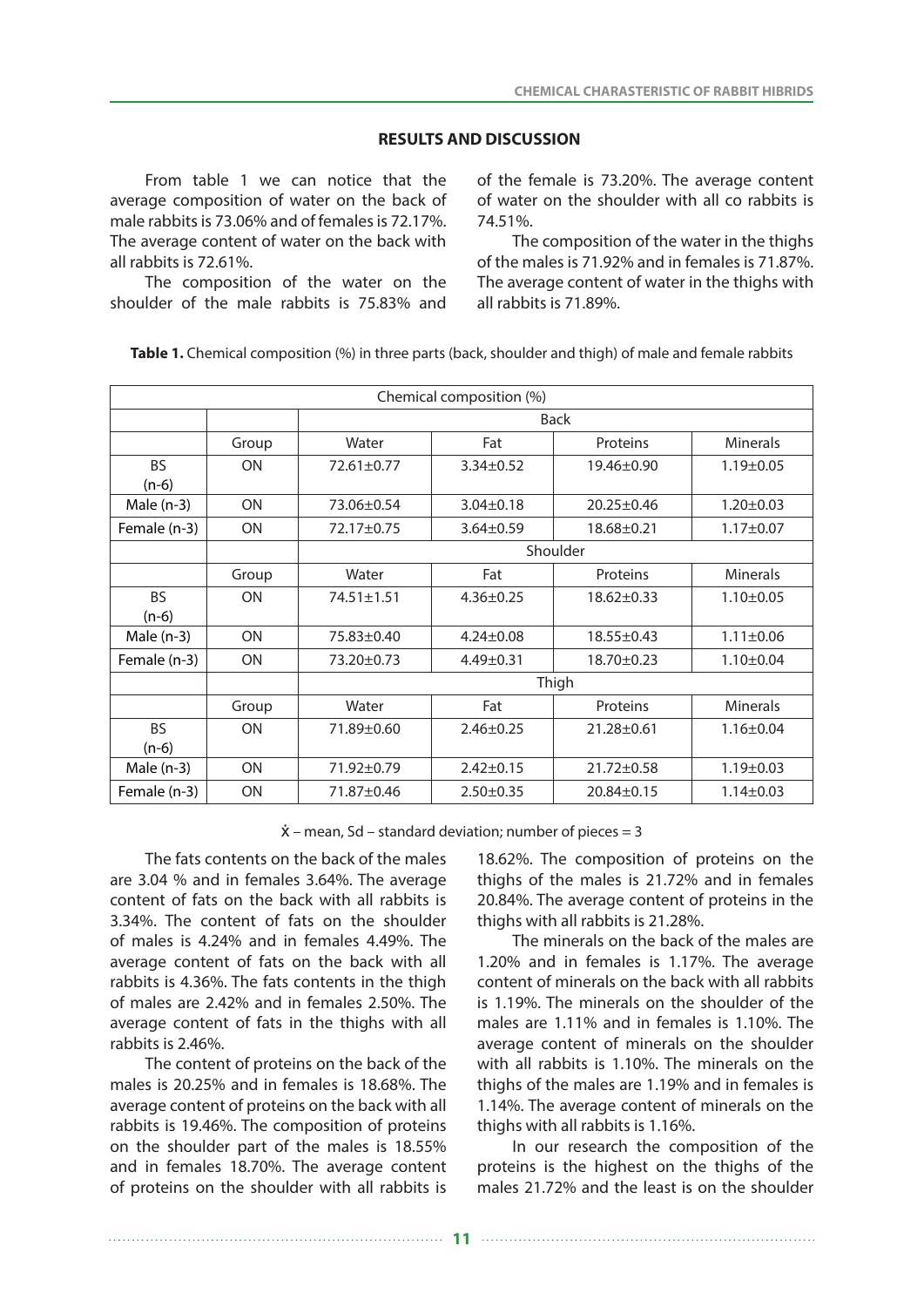part of the males 18.55%. The composition of the water is the highest on the rib part of the males 75.83% and the least is on the thighs of the males 71.87%. The content of the fats is the highest on the rib part of the females 4.49% and the least is on the back of the females 2.42%. The composition of the minerals is the highest on the back of the females 1.20% and the least on the rib part of the females 1.10%.

Baiomy & Hassanien (2011) did a research of the chemical content on the meat of New Zealand white rabbits, in which they have conducted the average content of proteins 20.35% (male / female – 20.06% / 20.01%), water (male / female – 69.9% / 70.03%), minerals 0.99 % (male / female – 1.01% / 0.96%), fats 7.87% (male / female – 7.99% / 7.75%).

The results that we have conducted regarding the chemical contents are corresponding with the results that have been conducted by the rest of the authors (Dalle

Zotte et al. 1996; Hernández et al. 1998; Gondret et al. 1998; Nizza & Moniello 2000; Metzger et al. 2003; Wood et al. 2003; Pascual et al. 2004; Polak et al. 2006, Ali 2007; Chrenek et al. 2012; Nistor et al. 2013; Belichovska et al. 2017). The mentioned authors determined average composition of water between 60 and 76%, proteins between 18 and 25.0%.

In addition to this, regarding the gender, males have more composition of water, proteins and minerals than females but the composition of fats is bigger in females. Our provided fact corresponds with the results conducted by the other authors (Dalle Zotte et al. 1996; Polak et al. 2006, Ali 2007).

In opposition to this, Baiomy, A.A. & Hassanien H.H.M. (2011) claim that the composition of proteins, fats and minerals in male New Zeland rabbits is bigger than the ones in females.

| Table 2. Microbiology (24 h post mortem) (Total bacteria (Bacillus) number) in three parts (back, shoulder |
|------------------------------------------------------------------------------------------------------------|
| and thigh) of male and female rabbits                                                                      |

| Microbiology (24 h post mortem) (Total bacteria (Bacillus) number) |           |                 |                 |                 |  |
|--------------------------------------------------------------------|-----------|-----------------|-----------------|-----------------|--|
|                                                                    | Group     | Shoulder        | <b>Back</b>     | Thigh           |  |
|                                                                    |           | (log CFU/q)     | (log CFU/q)     | (log CFU/q)     |  |
| <b>BS</b><br>$(n-6)$                                               | <b>ON</b> | $2.44 \pm 0.12$ | $2.47 \pm 0.17$ | $2.58 + 0.08$   |  |
| Male<br>$(n-3)$                                                    | <b>ON</b> | $2.44 \pm 0.06$ | $2.39 \pm 0.06$ | $2.56 \pm 0.03$ |  |
| Female<br>$(n-3)$                                                  | <b>ON</b> | $2.44 \pm 0.19$ | $2.55 \pm 0.24$ | $2.59 \pm 0.13$ |  |

 $\dot{x}$  – mean, Sd – standard deviation; number of pieces = 3

In meat parts, not found bacteria of the following types: Clostridium, Staphylococcus, Proteus, Escherichia.

Table 2 shows that the back part, the shoulder part and the thighs of the

examined rabbits are not contaminated with microorganisms, which leads to the fact that the slaughter and the primary processing of the rabbits is done in strictly prescribed hygienic conditions.

| Table 3. Sensory analysis of male and female rabbits. |  |
|-------------------------------------------------------|--|
|-------------------------------------------------------|--|

|        |       | <b>Sensory analysis</b> |                                    |                 |                  |                 |                  |
|--------|-------|-------------------------|------------------------------------|-----------------|------------------|-----------------|------------------|
|        | Group | Colour                  | After-taste<br>of rabbit<br>flavor | Smell           | Mouth<br>feeling | Softness        | <b>Juiciness</b> |
| BS     | ON.   | $7.90 \pm 0.85$         | $7.95 \pm 0.89$                    | $7.75 \pm 0.97$ | $8.40 \pm 0.99$  | $7.60 \pm 0.75$ | $6.75 \pm 0.72$  |
| Male   | ON.   | $8.30 \pm 0.95$         | $8.40 \pm 0.97$                    | $8.10 \pm 1.10$ | $8.30 \pm 1.34$  | $7.33 \pm 0.88$ | $6.67 \pm 0.88$  |
| Female | ΟN    | $7.56 \pm 0.53$         | $7.44 \pm 0.53$                    | $7.44 \pm 0.70$ | $8.44 \pm 0.53$  | $7.90 \pm 0.48$ | $6.90 \pm 0.52$  |

 $\dot{x}$  – mean, Sd – standard deviation; number of pieces = 3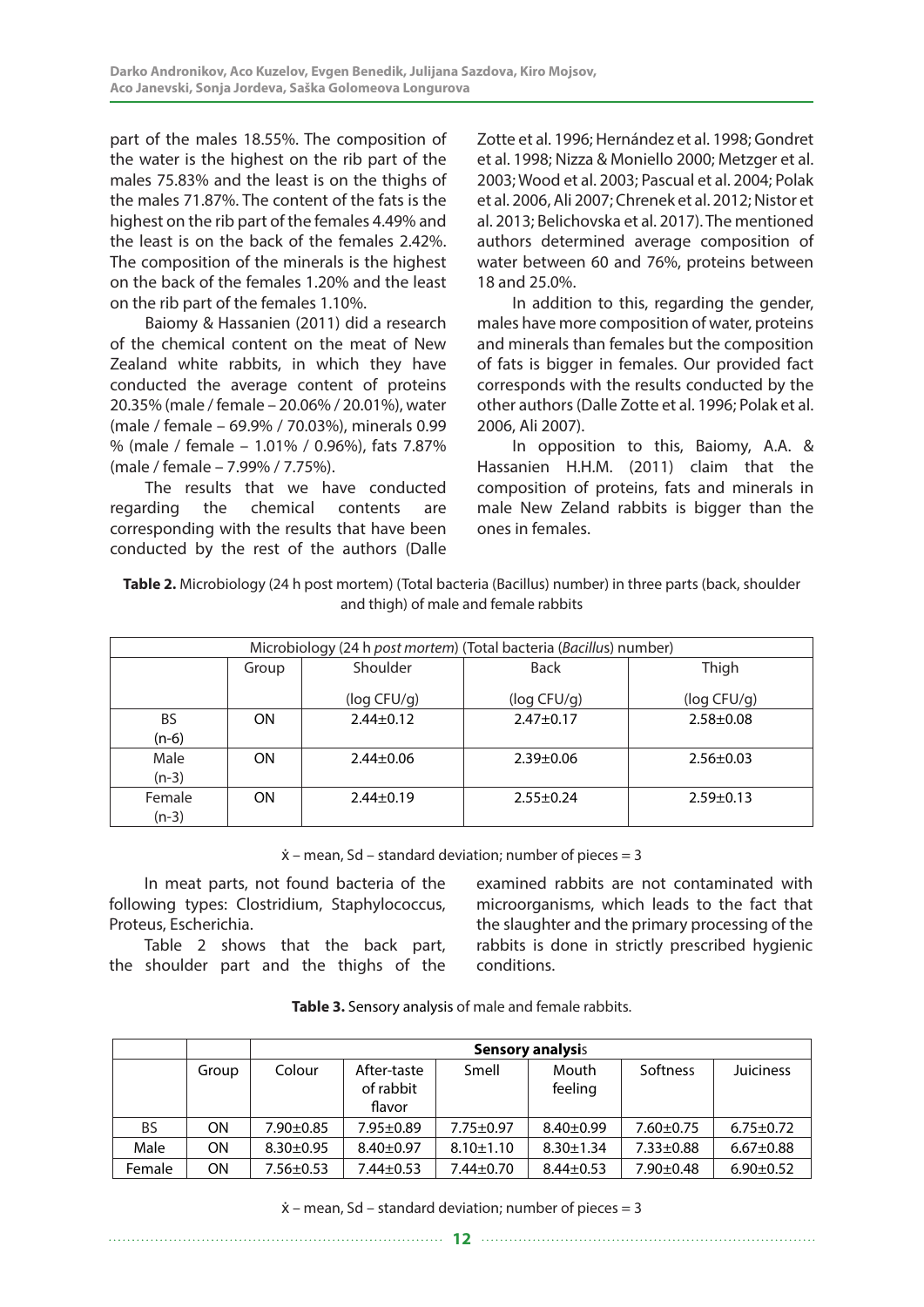The average sensory values of rabbits are between 6.75 (juiciness) to 8.40 (mouth feeling). The sensory analysis determines that the males

Based on results of investigation of chemical, microbiological and sensory characteristics in different parts of meat of Flemish giant rabbit and New Zealand white rabbit, it may be concluded as follows:

Male rabbits in opposition to female rabbits have bigger composition of water, proteins and minerals, meanwhile females have bigger content of fats.

have more intensive color, taste and smell in opposition to the females with are softer and juicier.

# **CONCLUSIONS**

Male rabbits have more intensive color, taste and smell in opposition to the females with are softer and juicier.

No bacteria are found from the following types of Clostridium, Staphylocoscus, Proteus, Escherichia. Тhe total number of bacteria (bacillus) showed very low values.

The hygiene conditions in which the course of this experiment was flawless.

# **REFERENCES**

Ali T. (2007): Utjecaj ishrane i načina uzgoja na kvalitativno – kvantitativna svojstva novozelandskog bijelog kuniča, Magistarski rad, Sarajevo.

Andronikov, D., Kuzelov, A., Sazdova, J., Mojsov, K., Janevski, A., Jordeva, S., Longurova, S. (2019): Quantitative characteristics of rabbit hybrids. *Journal of Agriculture and Plant Sciences*, 17 (2), 9-14, 2545-4447.

Ash of Meat, AOAC Official Method No.920.153, AOAC International, Gaithersburg, MD, USA, 1997.

Baiomy, A.A. & Hassanien H.H.M. (2011). Effect of breed and sex on carcass characteristics and meat chemical composition of New Zeland white and Californian rabbits under upper Egyptian environment. *Egypt Poultry Science*, 31, 275–284.

Bivolarski, B.L., Vachkova E.G., & Ribarski S.S. (2011). Effect of weaning age upon the slaughter and physicochem-ical traits of rabbit meat. *Veterinarski Arhiv*, 81, 499–511.

Belichovska, D., Belichovska, K., Pejkovski, Z., & Uzunoska, Z. (2017). Effect of genotype on certain physico-chemical characteristics of rabbit meat. Meat Technology" 58(1), 10-15.

Chrenek, P., Makarevich, A., Kozelová, D. & Rafay J. (2012). Meat quality of transgenic rabbit. *Slovak Journal of Animal Science*, 45, 60–62.

Dalle Zotte, A., Ouhayoun, J., Parigi Bini, R., & Xiccato G. (1996). Effect of age, diet and sex on muscle energy metabolism and on related physicochemical traits in the rabbit. *Meat Science*, 43, 15-24.

Enterobacteriaceae, ISO 21528 – 1/ 2004; ISO 21528 – 2, 2009.

Fat (Crude) in Meat and Meat Products, AOAC Official Method No. 991.36, AOAC International, Gaithersburg, MD, USA, 1997.

Gondret, F., Juin, H., Mourot, J., & Bonneau M. (1998). Effect of age at slaughter on chemical traits and sensory quality of longissimus lumborum muscle in the rabbit. *Meat Science* 48, 181-187.

Grün, P. (2002, April). Reja kuncev. Ljubljana, Kmečki glas, pp. 106-126.

Hernández J.A., & Lozano M.A. 2001. Effect of breed and sex on rabbit carcass yield and meat quality. *World Rabbit Science*, 9, 2: 51-56.

Hernández, P., Pla, M., & Blasco A. (1998). Carcass characteristics and meat quality of rabbit lines selected for different objectives: II. Relatonships between meat characteristics. *Livestock Production Science*. 54, 125-131.

Higgs D.J. 2000. The changing nature of red meat: 20 years of improving nutritional quality trends. *Food Science & Technology*, 11: 85-95.

Koch, V., & Pavčič M. (2000). Kriteriji za ocenjevanje mesa in mesnin z vidika varovalnega živila. V: Meso in mesnine za kakovostno prehrano. 2. Posvet o vlogi in pomenu mesa v normalni- zdravi in dietni prehrani, Portorož, Slovenija. Proceedings: 10-14.

Lah L. (2006): Vsebnost maščob in maščobnokislinska sestava mesa kuncev različnih pasemskih linij, spolov in starosti. Diplomsko delo, Ljubljana.

Metzger, Sz., Kustos, K., Szendro, Zs., Szabo, A., Eiben, Cs. & Nagy I. (2003). The effect

**13**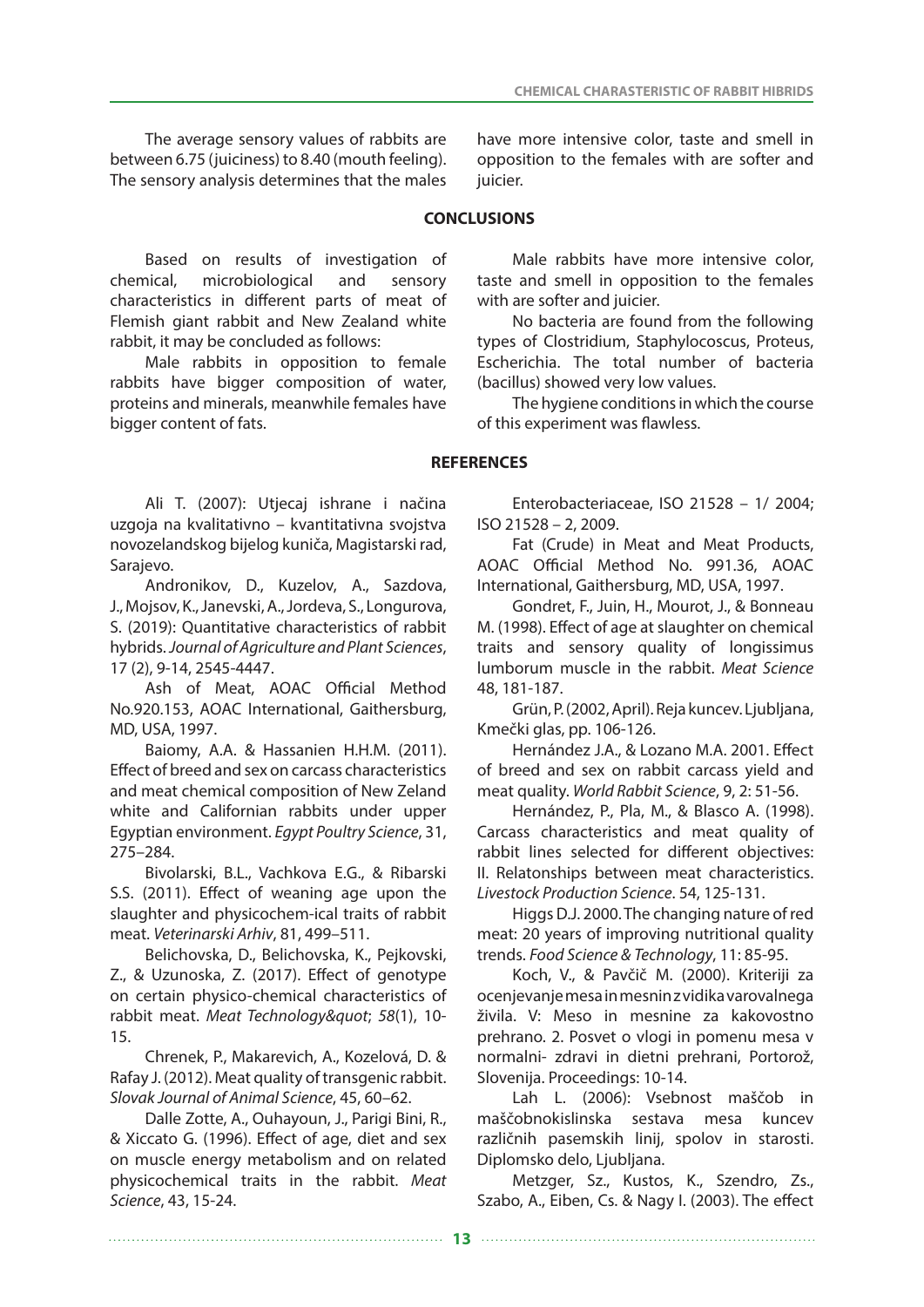of housing system on carcass traits and meat quality of rabbit. *World Rabbit Science*, 11, 1‒11.

Moisture in Meat, AOAC Official Method No. 950.46: AOAC International, Gaithersburg, MD, USA, 1997.

Nistor, E., Bampidis V.A., Păcală N., Pentea M., Tozer J. & Prundeanu H. (2013). Nutrient content of rabbit meat as compared to chicken, beef and pork meat. *Journal of Ani-mal Production Advances*, 3, 172–176.

Nitrogen in Meat, AOAC Official Method No. 928.08: AOAC International, Gaithersburg, MD, USA, 1997.

Nizza, A. & Moniello G. (2000). Meat quality and caecal content characteristics of rabbit according to dietary content and botanical origin of starch. *World Rabbit Science*, 8, 3–9.

Para, A.P., Ganguly, S., Wakchaure, R., Sharma, R., Mahajan T. & Praveen K. P. (2015). Rabbit meat has the potential of being a possible alternative to other meats as a protein source: A Brief Review. *International Journal of Pharmacy & Biomedical Research*, 2, 17–19.

Pascual, M., Aliaga, S., & Pla M. (2004). Effect of selection for growth rate on carcasses and meat composition in rabbits. <sup>8</sup>th World Rabbit Congress, Puebla City, Mexico. Proceedings: pp. 1435-1440.

Perc J. 2001. Meso kuncev – zdravo in okusno. Meso in mesnine, 2, 3: 63-66.

Polak, T., Gašperlin, L., Rajar, A., & Žlender B. (2006). Influence of genotype Lines, Age at Slaughter and Sexes on the Composition of Rabbit Meat. *Food Technology and Biotechnology,* 44,1, 65-73.

Staphylococcus, Official Method ISO 6888 – 1, 1999.

Suchý P. 2002. Chemical composition of muscles of hybrid broiler chickens during prolonged feeding. *Czech Journal of Animal Science*, 47: 511-518.

Skandro, M., Tariq, A., Alić, B., Goletić, T., & Kostura A. (2008). Kvalitativno - kvantitativna svojstva mesa novozelandskog bijelog kunića. *First Croatian Journal on Meat - Meso*, 10(2): 122- 126.

Total bacteria (bacillus) number, Official Method ISO 4833, 2003.

Wood, J.D., Richardson R.I., Nute G.R., Fischer A.V., Campo M.M., Kasapidou E., Sheard P.R., & Enser M. (2003). Effects of fatty acids on meat quality: *A review. Meat Science* 66, 21-32.